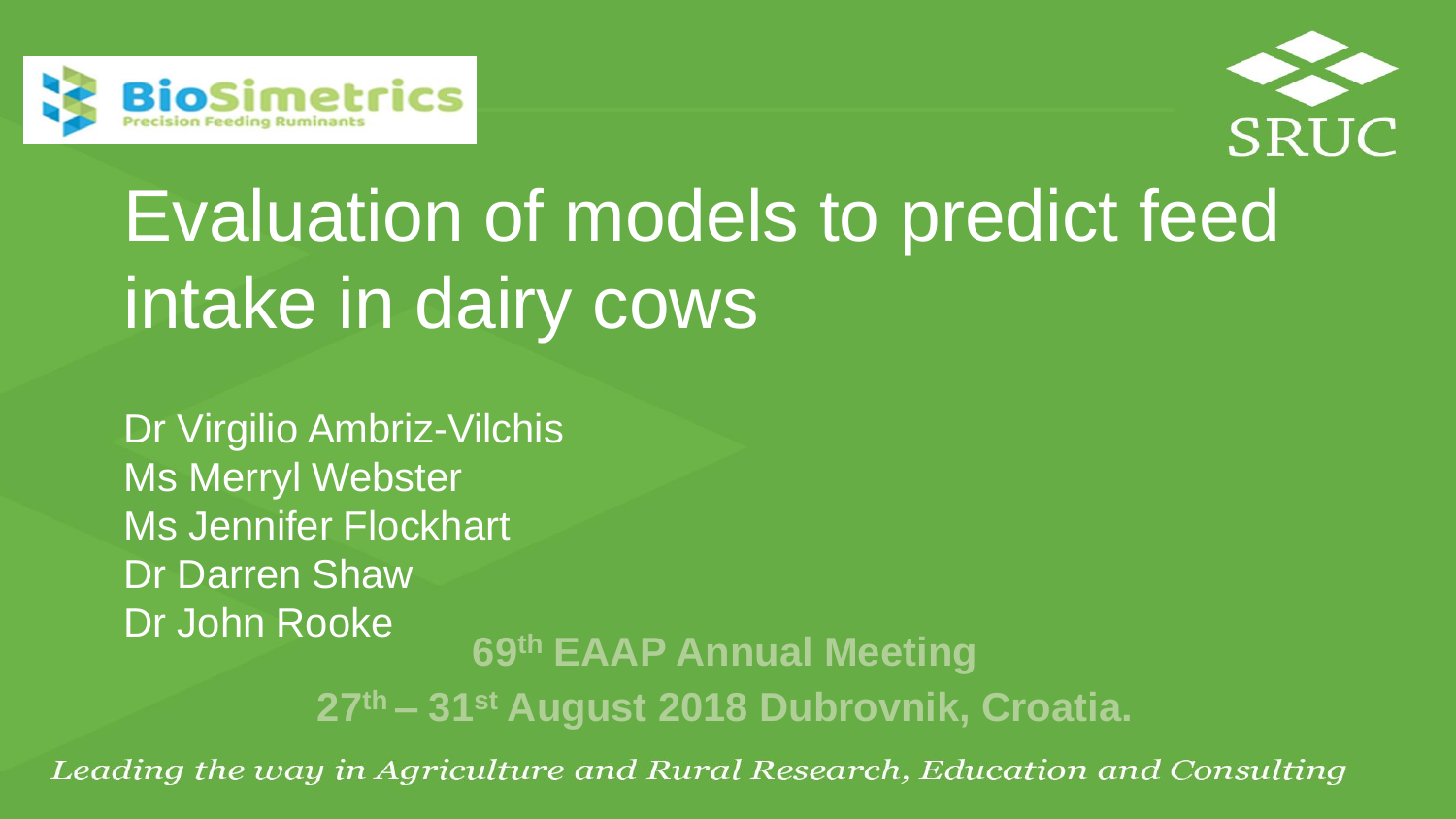

• Mathematical modelling have been used to predict different variables in animal production

– Milk Yield

- **dY /**  $dt = a\{exp[-exp(G_0 bt)]\}$   $[exp(-ct)]$
- Feed intake

**DMI = 0.076+0.404 CDMI + 0.013 BW - 0.129 WOL + 4.12log10(WOL) + 0.14MY**

Friggens et al (1999) and Vadiveloo and Holmes (1979).





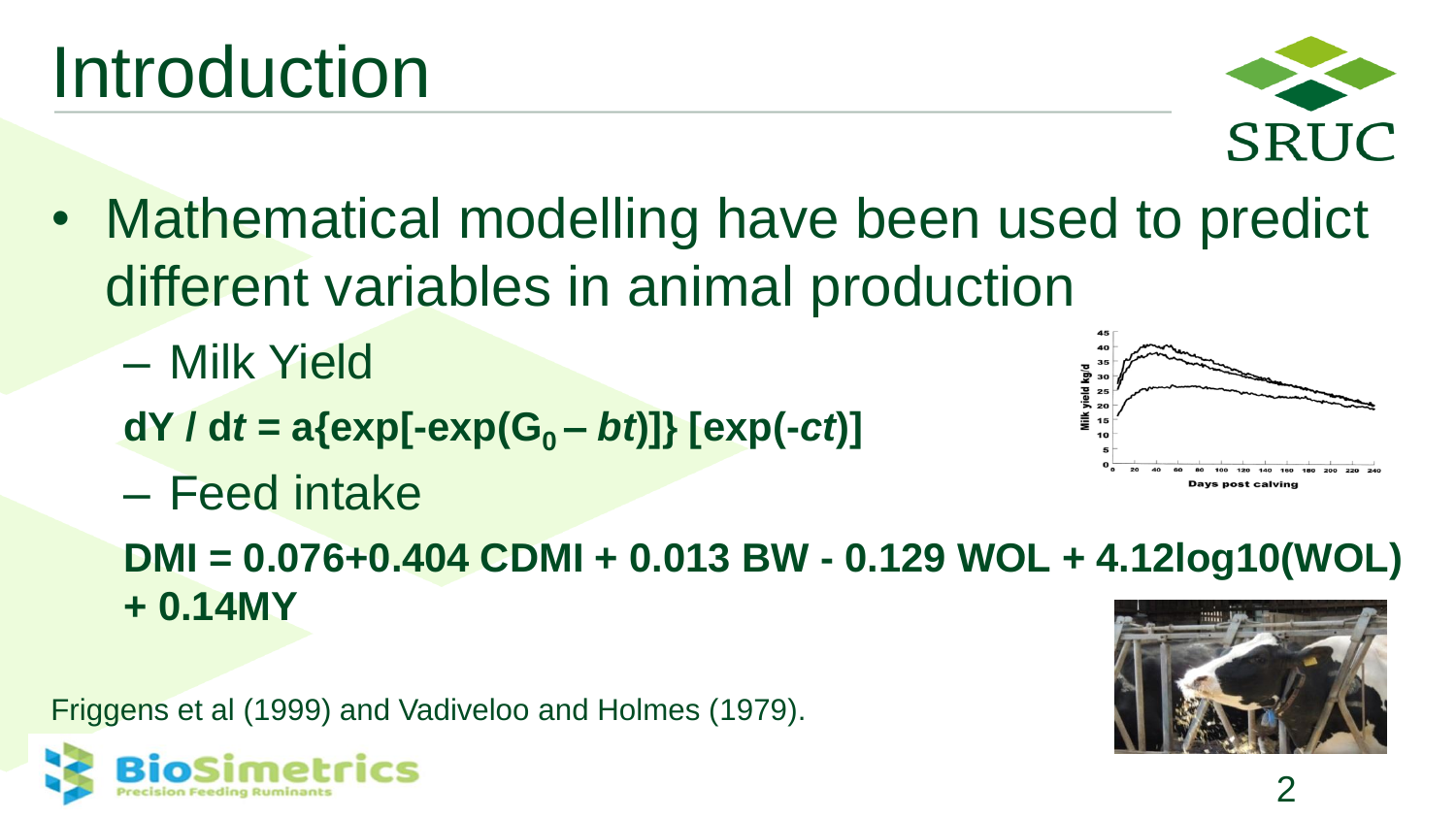

- Feed intake is paramount in the performance of livestock and have been of interest when creating such models
	- Feeding costs
	- Nutrition
	- Health

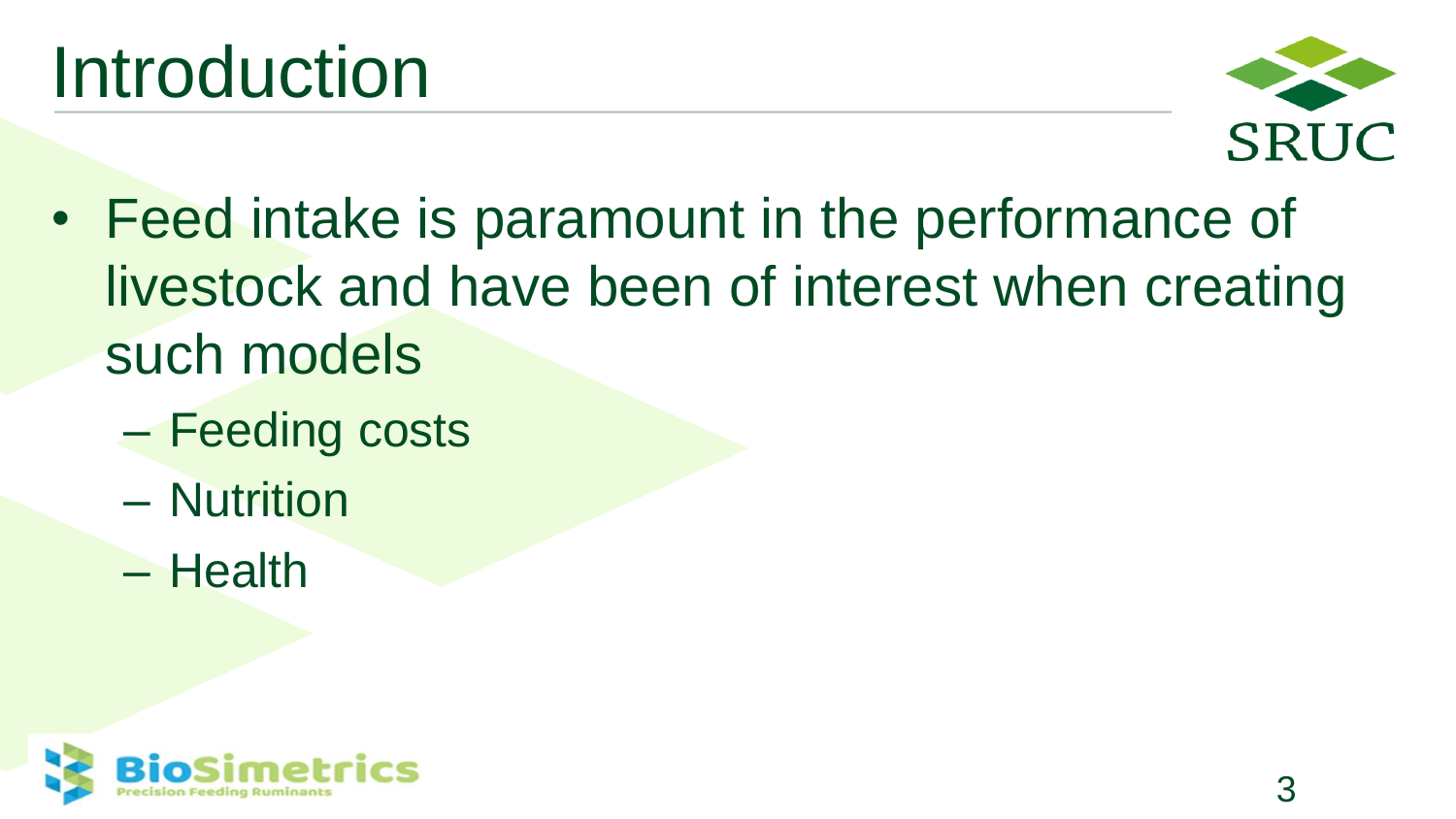

- FI prediction models
	- Regression equation models that include animal characteristics *e.g.* body weight, milk yield and characteristics and feed characteristics
		- Cornell Net Carbohydrate and Protein system (CNCPS (Fox et al., 2004))
		- Nutrient Requirements of Dairy Cattle National Research Council (NRC, 2001)
		- Vadiveloo and Holmes (1979)

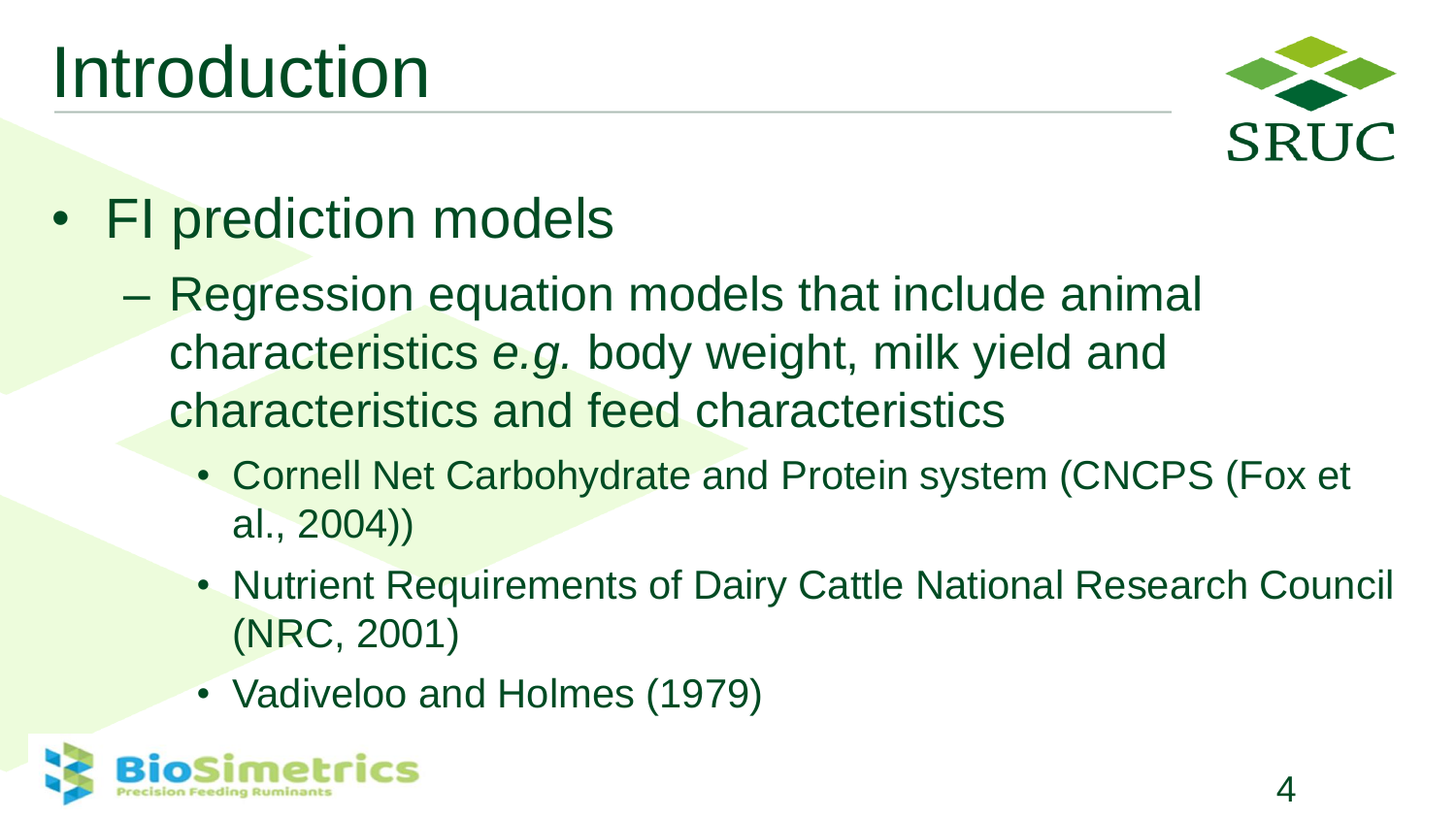#### 5

# Introduction

- FI prediction models
	- Dynamic mechanistic whole animal model
		- BSM-Milk (BioSimetrics Ltd.)

 $1.0 -$ 

 $0.8$ 

 $0.4$ 

 $0.2 -$ 

 $10<sup>°</sup>$ 

 $20$ 

 $CP$ (proportion  $0.6 -$ 

• (Ambriz-Vilchis et al. 2015)



Eating

Feed

Ruminating



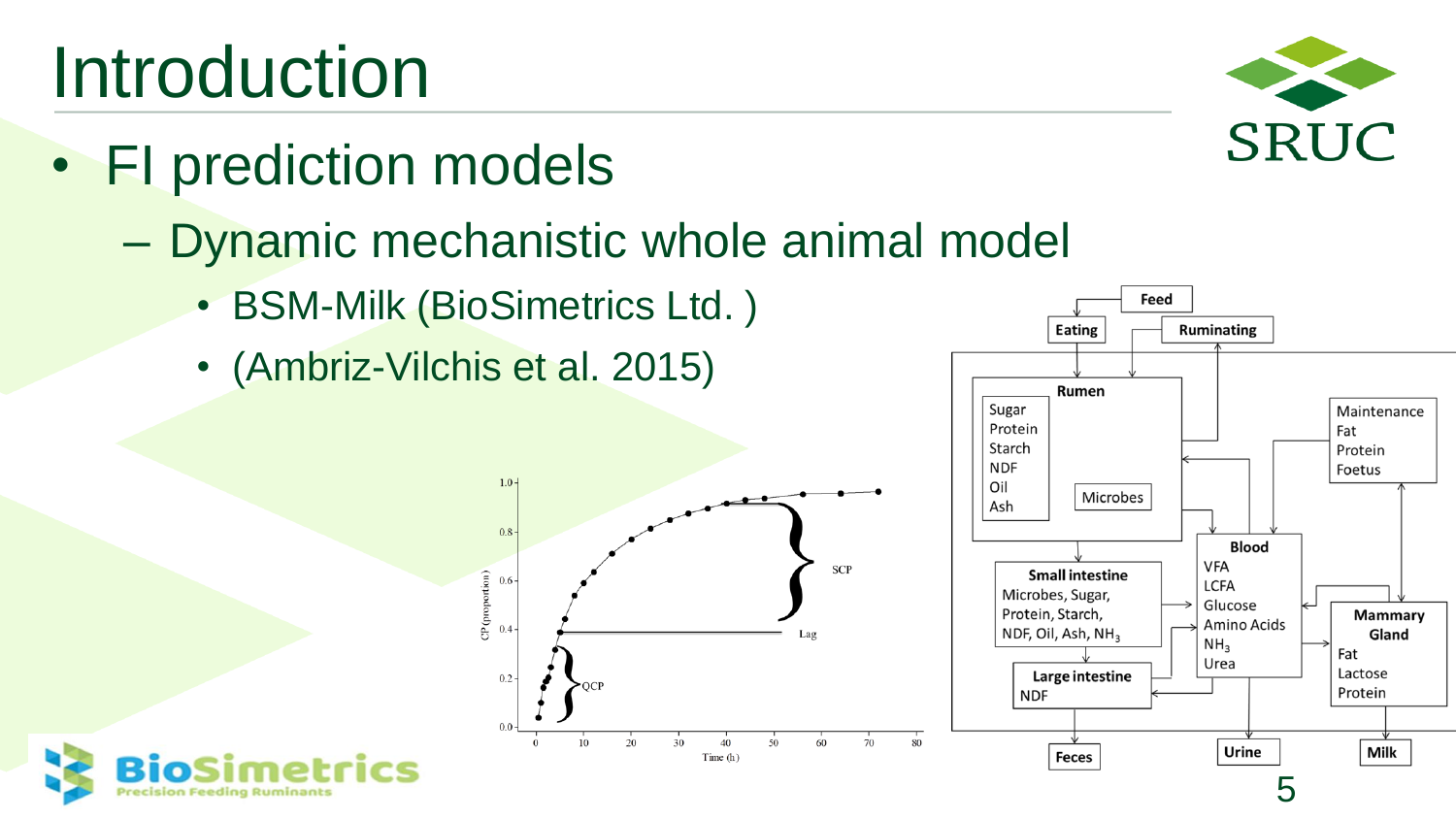



• To evaluate four models in their predictions of feed intake in dairy cows fed total mixed rations (TMR).

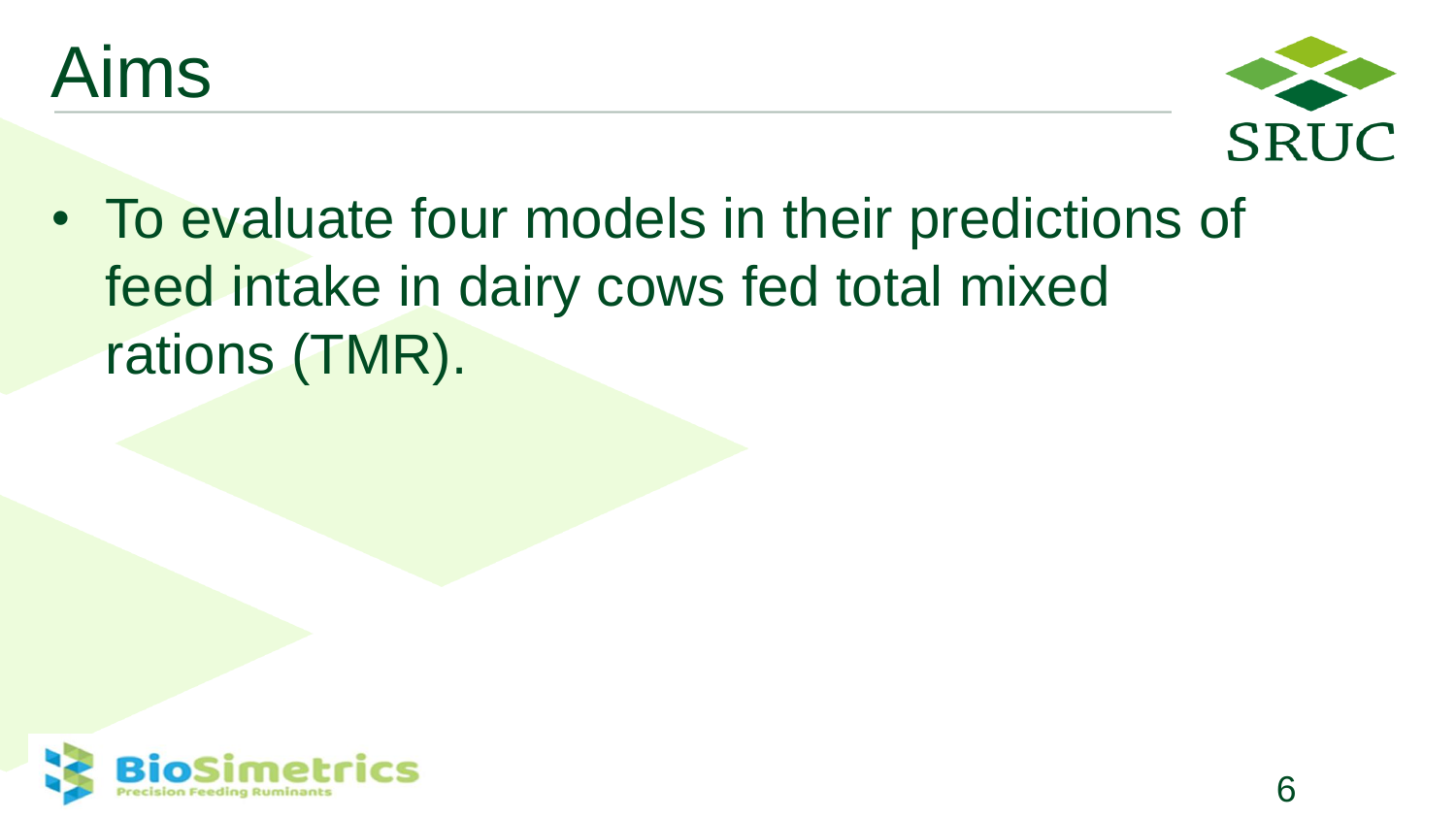# Materials and Methods



7

- Trial
	- SRUC's Dairy Research **Centre**
	- Holstein Dairy cows consuming two contrasting TMR diets
	- Electronic feeders to record FI

| <b>Ingredient</b>    | Forage<br>(g/kg/DM) | <b>Concentrate</b><br>(g/kg/DM) |
|----------------------|---------------------|---------------------------------|
| Grass silage         | 0.40                |                                 |
| Maize silage         | 0.23                |                                 |
| <b>Crimped wheat</b> | 0.11                |                                 |
| <b>Beans</b>         | 0.25                |                                 |
| <b>Minerals</b>      | 0.01                | 0.01                            |
| Wholecrop            |                     | 0.40                            |
| Megalac              |                     | 0.02                            |
| Whey                 |                     | 0.08                            |
| Concentrate          |                     | 0.50                            |

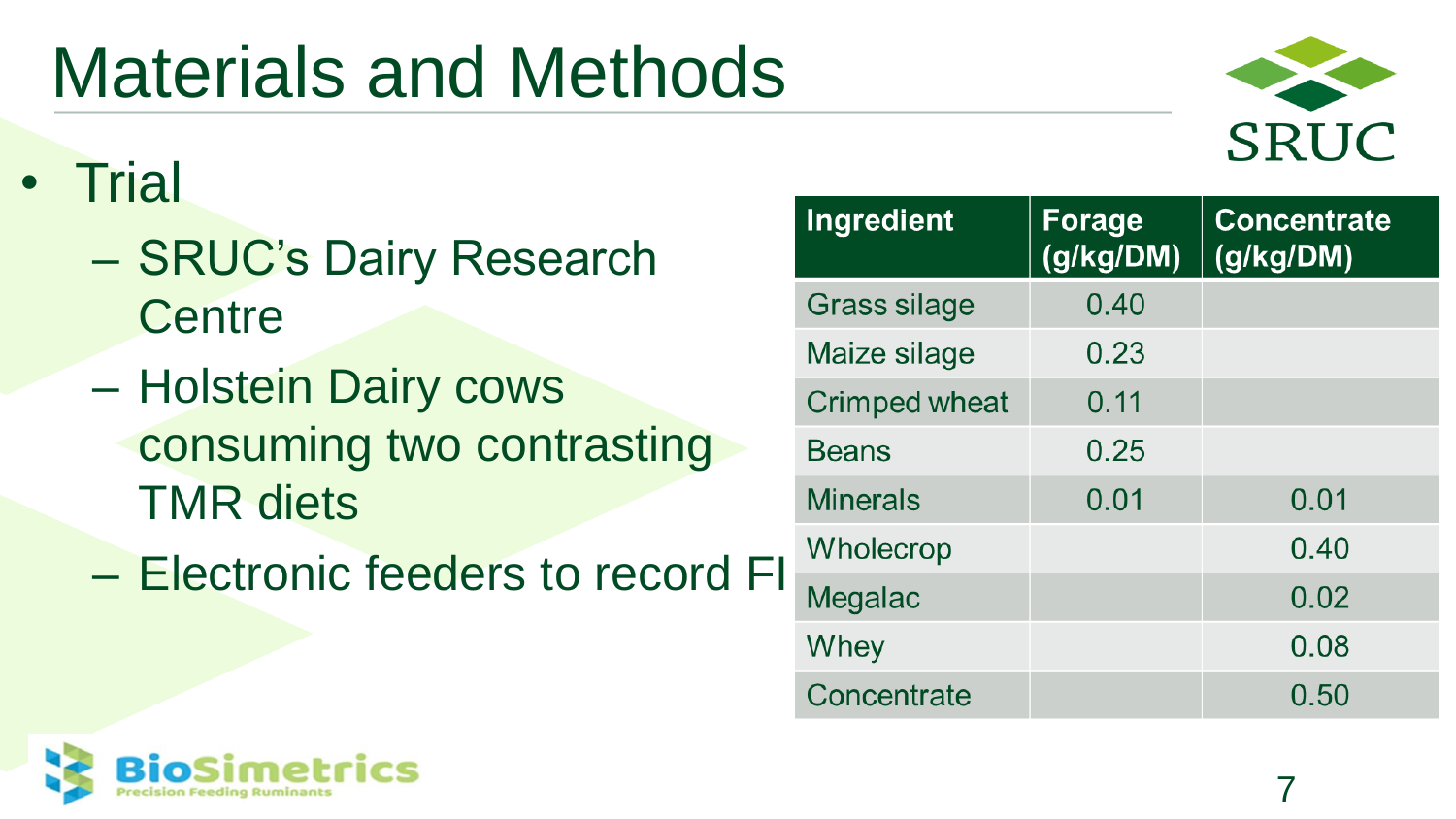#### Materials and Methods



- Details of:
	- Animals: BCS, BW, WOL, DIM, MY (characteristics)
	- Diets: chemical and degradation characteristics
- Were used as inputs to run the models
- The predictions were evaluated using regression analysis, limits of agreement method and the concordance correlation coefficient.

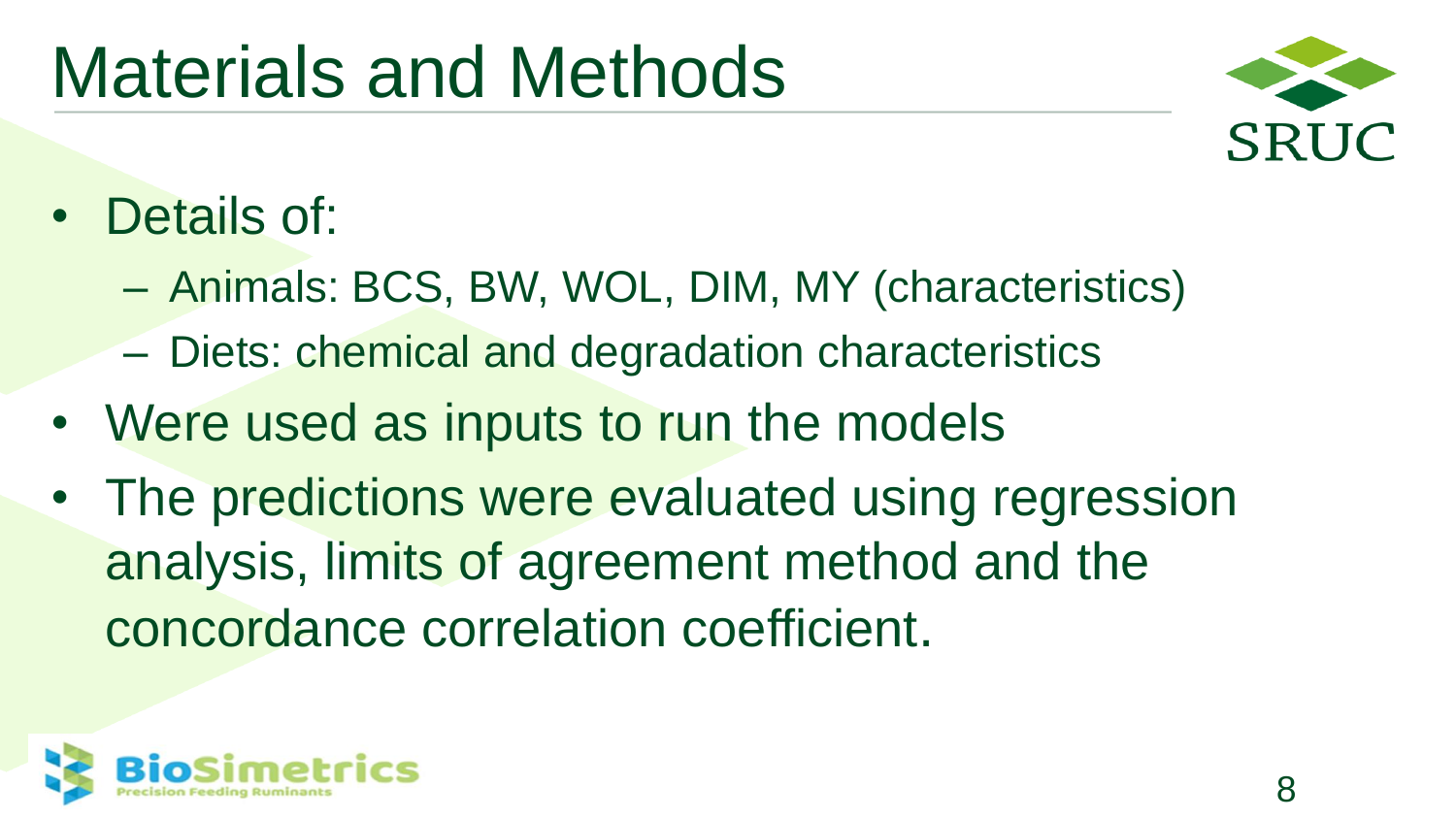





9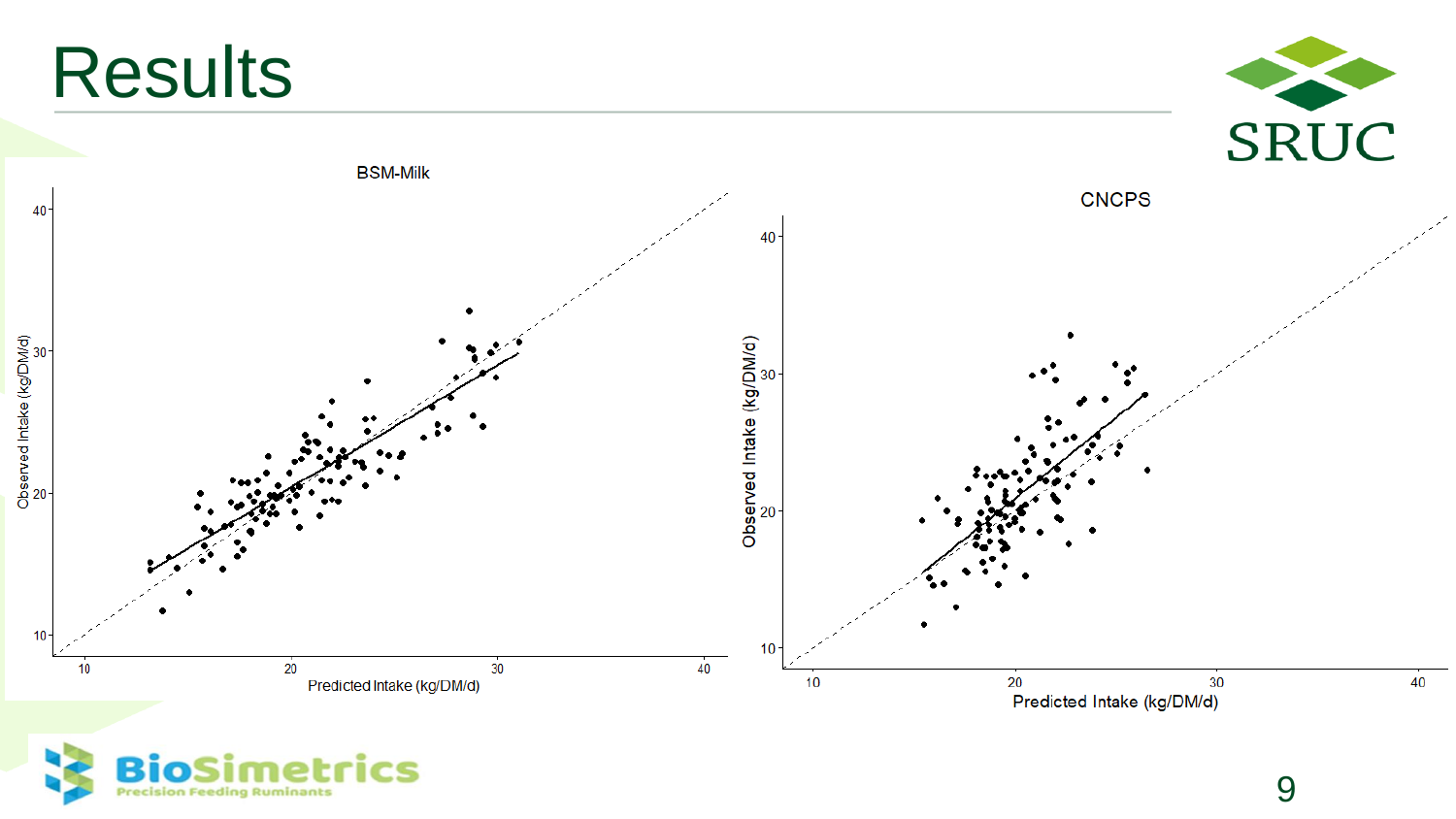



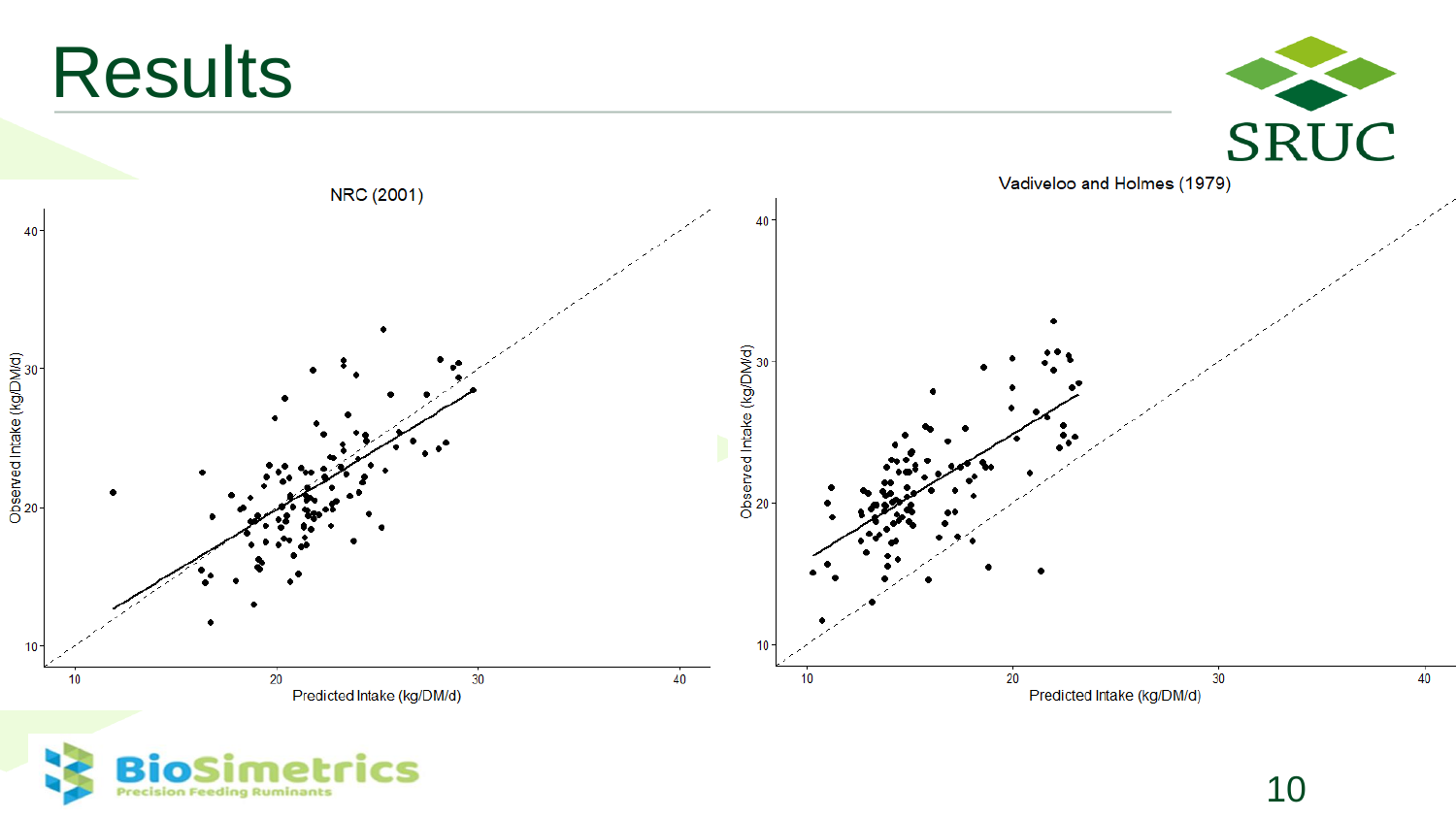

Averages of Observed and Predicted intakes CNCPS (kg/DM/d)

**Simetrics Bio Precision Feeding Ruminants** 

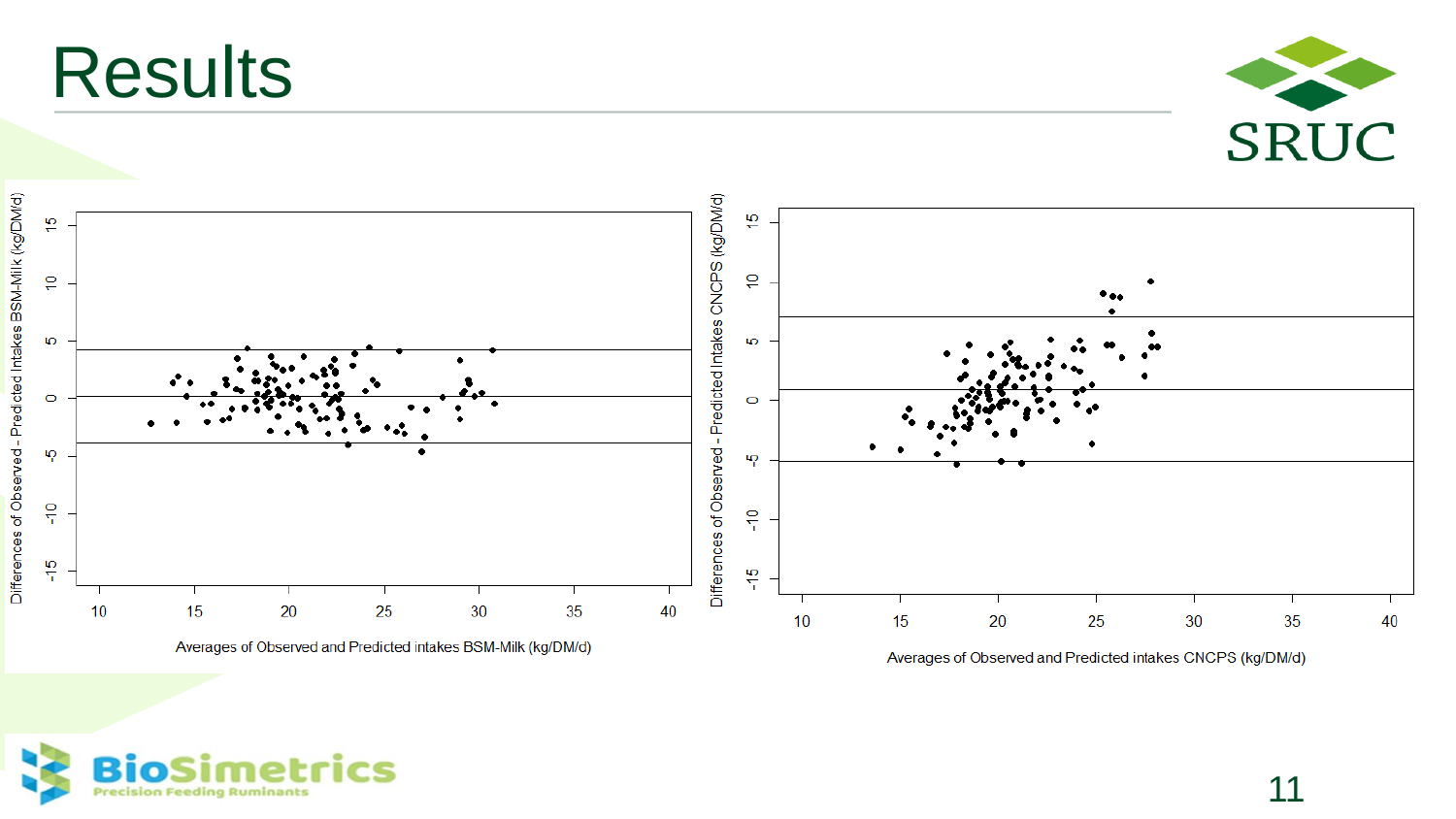



Averages of Observed and Predicted intakes Vadiveloo (kg/DM/d)

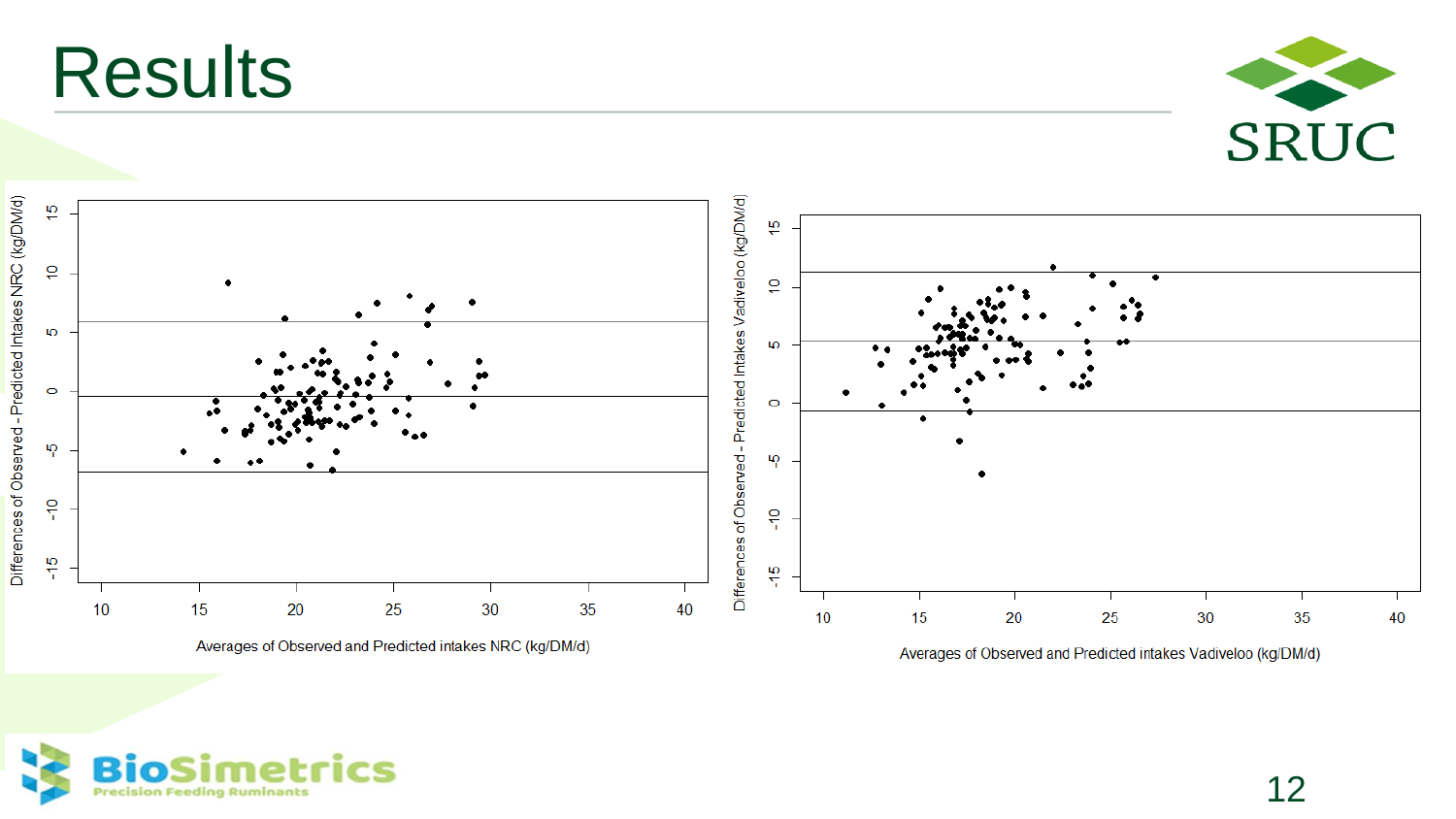

|                 |                |            | <b>Limits of Agreement</b> |             |              |
|-----------------|----------------|------------|----------------------------|-------------|--------------|
|                 | R <sup>2</sup> | <b>CCC</b> | Lower                      | <b>Mean</b> | <b>Upper</b> |
| <b>BSM-Milk</b> | 0.78           | 0.88       | $-3.80$                    | 0.19        | 4.19         |
| <b>CNCPS</b>    | 0.48           | 0.58       | $-5.06$                    | 0.98        | 7.03         |
| <b>NRC</b>      | 0.42           | 0.61       | $-6.80$                    | $-0.41$     | 5.98         |
| <b>VH</b>       | 0.48           | 0.34       | $-0.70$                    | 5.31        | 11.31        |

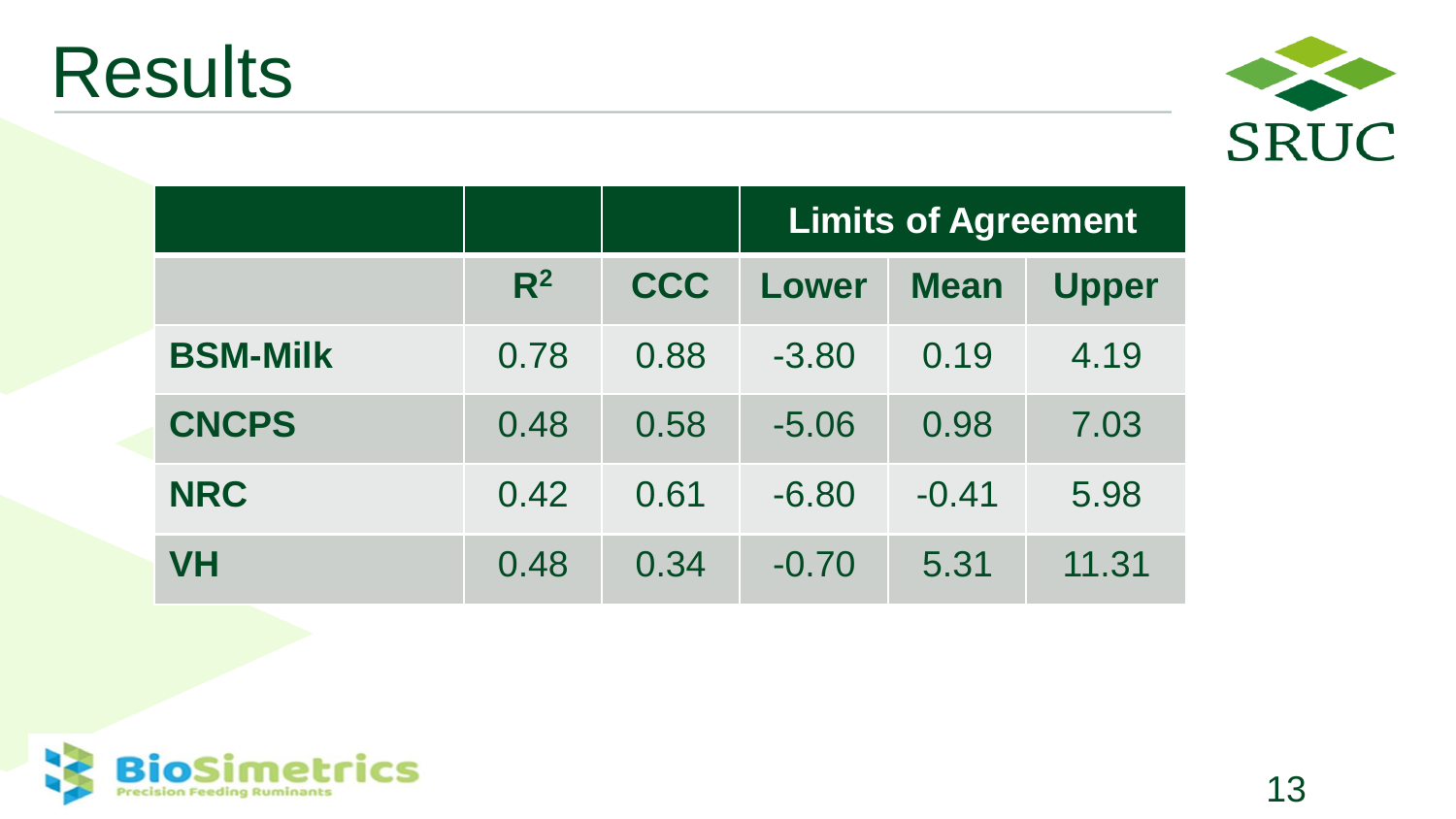

- Feed intake values were obtained onfarm and compared to those obtained with four models
- All models were able to predict feed intake with information gathered on-farm

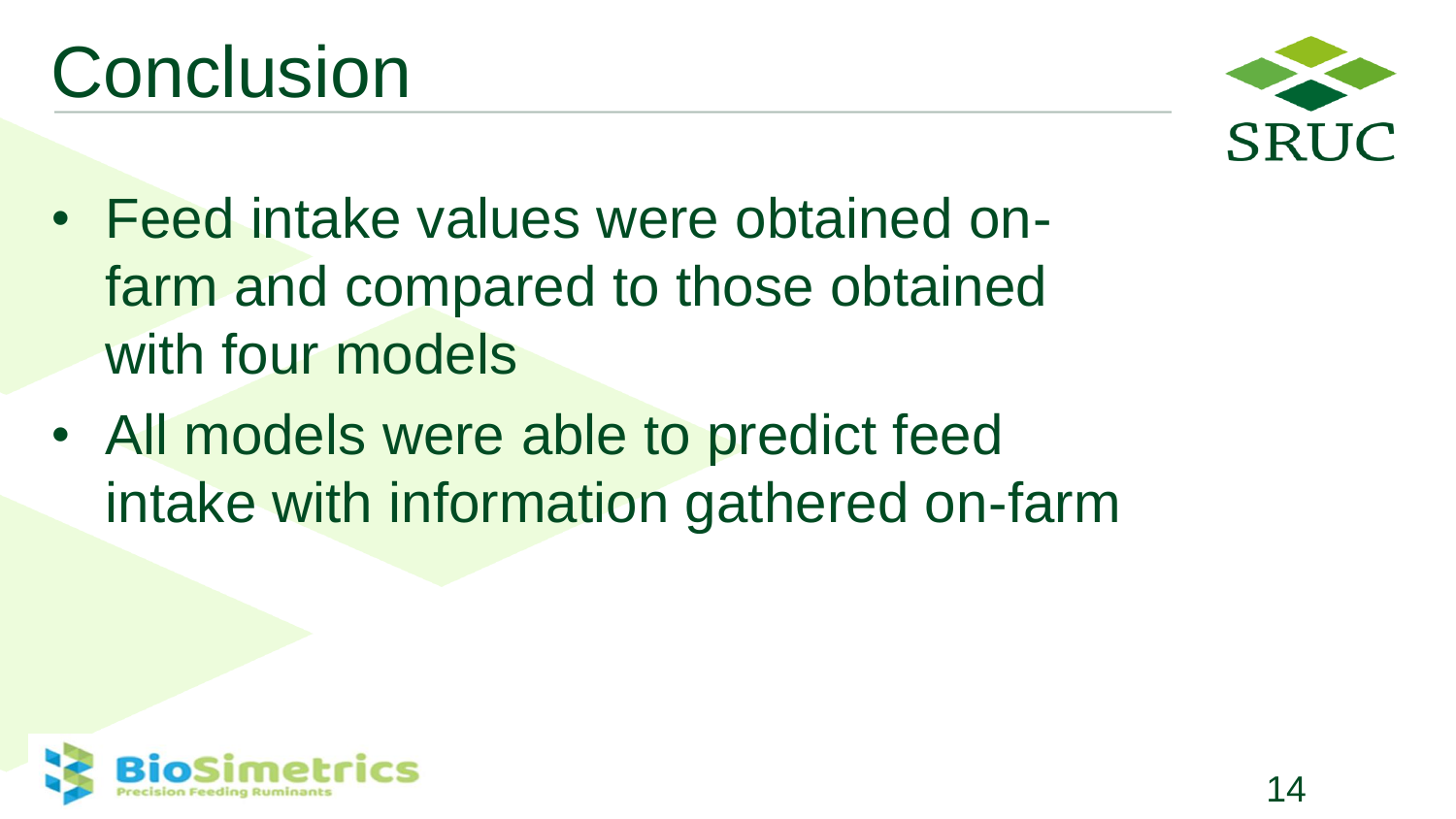

- The BSM-Milk was the model with the best performance when compared with the rest of the evaluated models  $(R^2 =$  $0.78,$  CCC = 0.88)
- Future work will compare BSM-Milk predictions to those obtained with other dynamic mechanistic models